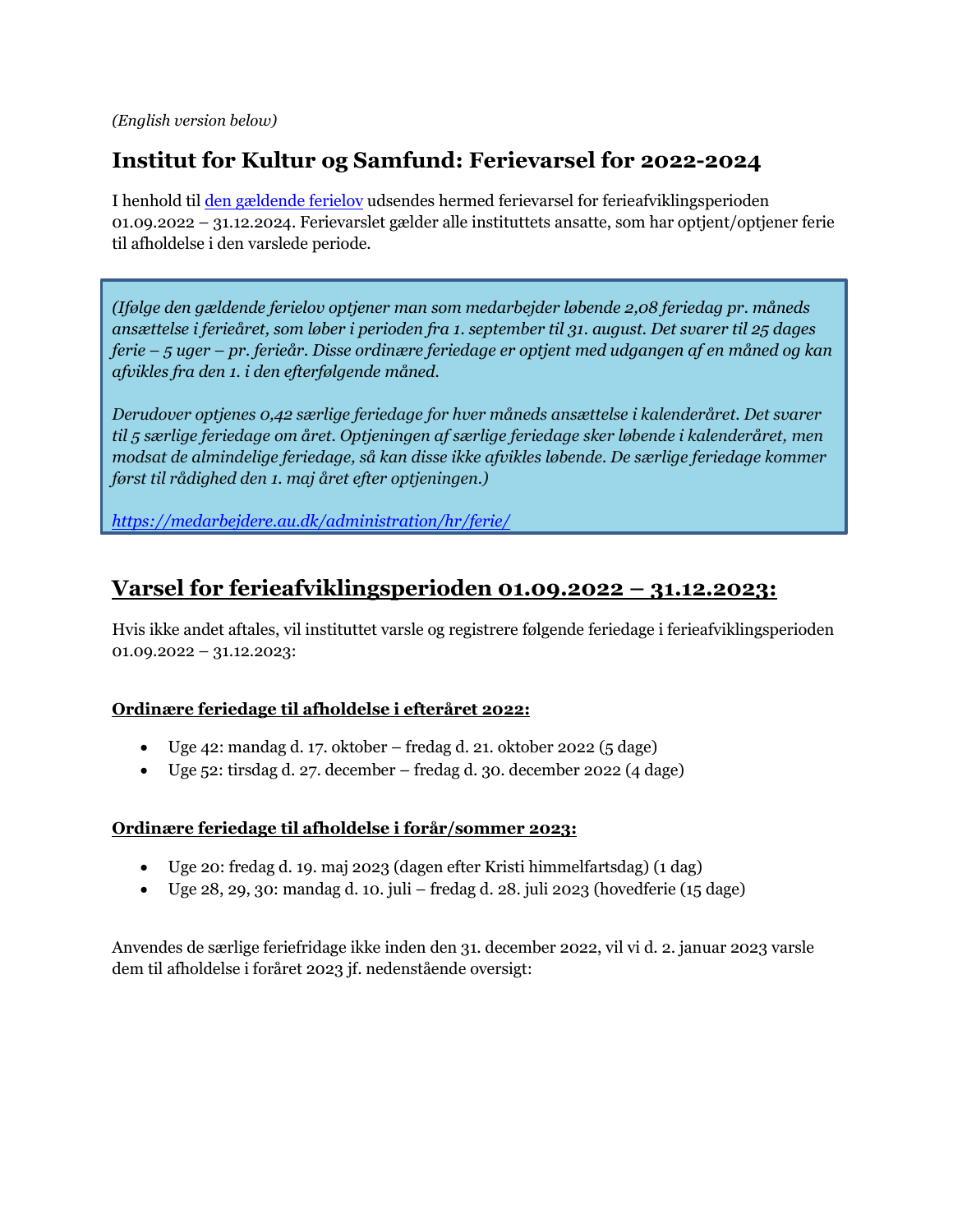### **Særlige feriefridage til afholdelse i 2023:**

- Uge 7: torsdag d. 16. februar fredag d. 17. februar 2023 (skolernes vinterferie 2 dage)
- Uge 14: mandag d. 3. april onsdag d. 5. april 2023 (3 dage før påske)

**NB:** For mange vil det falde mere naturligt med 2 særlige feriefridage omkring jul frem for i vinterferien. Ferieloven forhindrer os i at varsle dette, men du er velkommen til selv at bede din ferieregistrator om denne ændring til ferievarslet. Dette skal ske inden feriedagenes afholdelse.

### **Besked om ændring af ferievarsel for 2022/2023 (1.9.2022 – 31.08.2023)**

Der kan flyttes rundt på de ovennævnte ferieperioder, hvis det ønskes og samtidigt meddeles, hvornår ferien ønskes flyttet til.

Besked om ændring af i ferie i forhold til ferievarslet skal gives til den lokale ferieregistrator forud for feriens afholdelse og de varslede feriedage. Ønskes hovedferien i juli 2023 flyttet til et andet tidspunkt skal dette ske **senest 1. juni 2023**, og det skal være efter aftale med nærmeste leder af hensyn til at sikre afvikling af undervisning og andre arbejdsopgaver.

## **Forvarsel for ferieafviklingsperioden 01.09.2023 – 31.12.2024:**

Instituttet forventer at varsle og registrere følgende feriedage i ferieafviklingsperioden 01.09.2023 – 31.12.2024:

## **Ordinære feriedage til afholdelse i efteråret 2023:**

- Uge 42: mandag d. 16. oktober fredag d. 20. oktober 2023 (5 dage)
- Uge 51: fredag d. 22. december 2023 (1 dag)
- Uge  $52$ : onsdag d. 27. december fredag d. 29. december 2023 (3 dage)

## **Ordinære feriedage til afholdelse i forår/sommer 2024:**

- Uge 19: fredag d. 10. maj 2024 (dagen efter Kristi himmelfartsdag) (1 dag)
- Uge 28, 29, 30: mandag d. 8. juli fredag d. 26. juli 2024 (hovedferie 15 dage)

Anvendes de særlige feriefridage ikke inden den 31. december 2023, vil vi d. 2. januar 2024 varsle dem til afholdelse i foråret 2024 jf. nedenstående oversigt: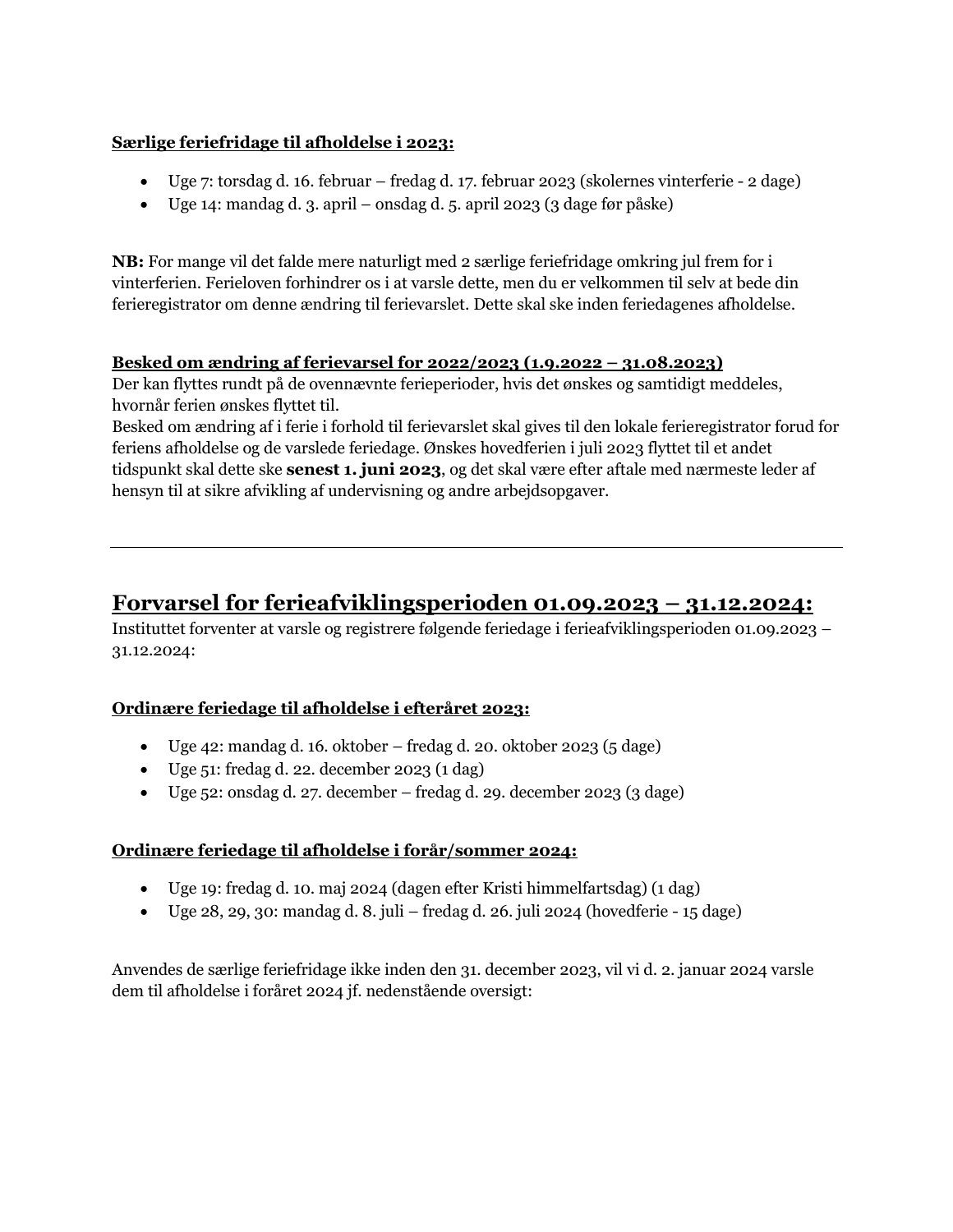### **Særlige feriefridage til afholdelse i 2024:**

- Uge 7: torsdag d. 15. februar fredag d. 16. februar 2024 (skolernes vinterferie (2 dage)
- Uge 13: mandag d. 25. marts onsdag d. 27. marts 2024 (3 dage før påske)

**NB:** For mange vil det falde mere naturligt med 2 særlige feriefridage omkring jul/nytår frem for i vinterferien. Ferieloven forhindrer os i at varsle dette, men du er velkommen til selv at bede din ferieregistrator om denne ændring til ferievarslet. Dette skal ske inden feriedagenes afholdelse.

### **Besked om ændring af ferievarsel for 2023/2024 (1.9.2023 – 31.08.2024)**

Der kan flyttes rundt på de ovennævnte ferieperioder, hvis det ønskes og samtidigt meddeles, hvornår ferien ønskes flyttet til.

Besked om ændring af i ferie i forhold til ferievarslet skal gives til den lokale ferieregistrator forud for feriens afholdelse og de varslede feriedage. Ønskes hovedferien i juli 2024 flyttet til et andet tidspunkt skal dette ske **senest 1. juni 2024**, og det skal være efter aftale med nærmeste leder af hensyn til at sikre afvikling af undervisning og andre arbejdsopgaver.

IKS' ferieregistratorer:

| Moesgård:                          | Leanne Arberg og Anne-Mette Brink Christensen |
|------------------------------------|-----------------------------------------------|
| UrbNet:                            | Mie Lind                                      |
| IMC:                               | Rikke Bjørn Jensen                            |
| Nobel bygning 1451-1453 og Vartov: | Rikke Bjørn Jensen og Lotte Varnich           |
| Nobel bygning 1461-1463:           | <b>Hanne Ahlers</b>                           |
| Nobel bygning 1465-1467:           | <b>Annette Fyllgraf Holst</b>                 |
| Institutsekretariatet:             | Gitte Pappe Ludvigsen                         |
|                                    |                                               |

Institut for Kultur og Samfund Maj 2022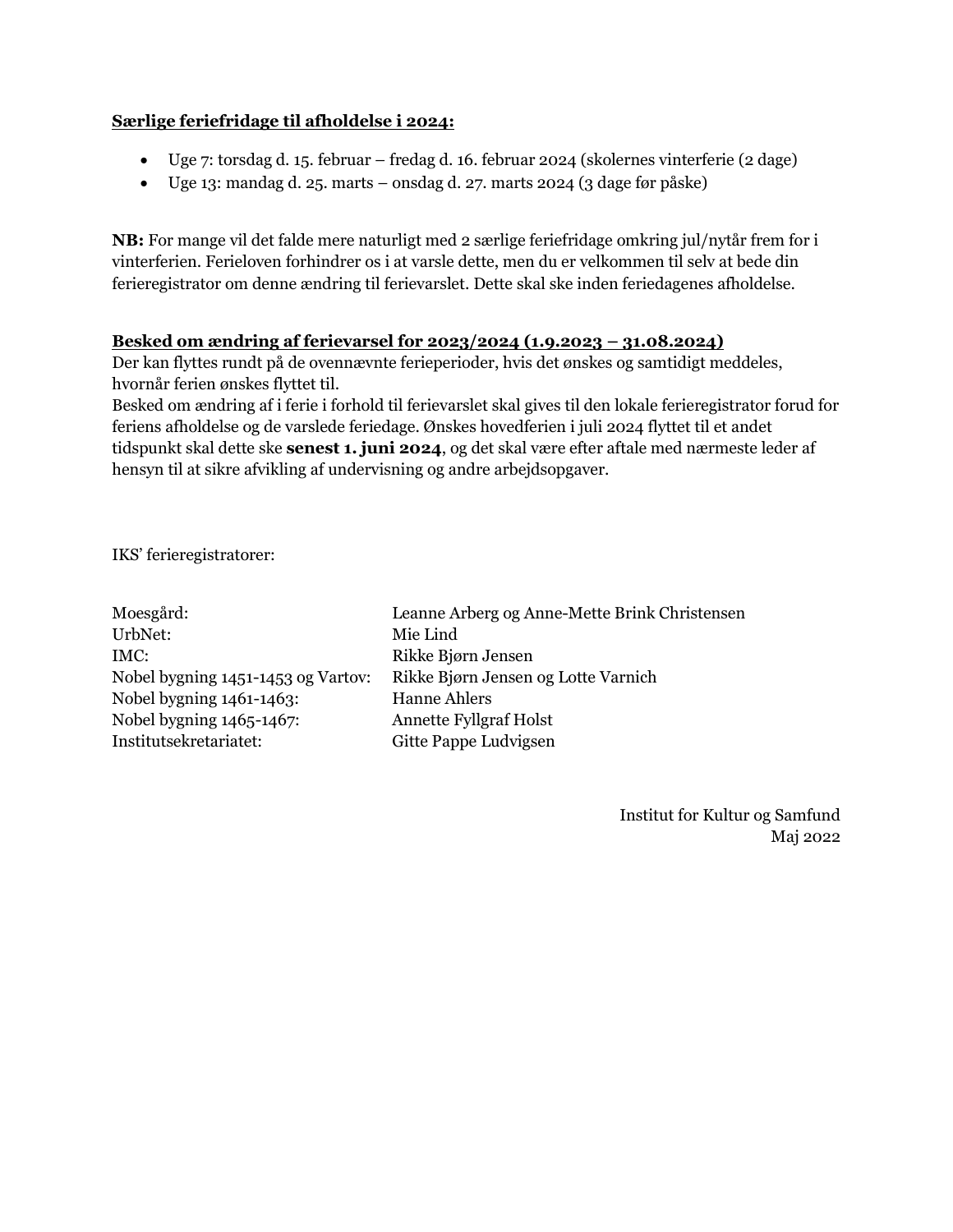# **School of Culture and Society: holiday announcement for 2022- 2024**

In accordance with the present **holidays act**, which became effective on 1 September 2020, a holiday announcement for the School of Culture and Society is hereby issued. The announcement applies to all employees at CAS who have accrued holidays to be taken during the announced holiday periods.

*(According to the holiday act, employees will earn 2.08 days of holiday per month of employment in the holiday year, which runs form 1 September to 31 August. This corresponds to 25 days of holiday – 5 weeks – per holiday year.*

*Furthermore, employees earn 0.42 special holidays for each month of employment in the calendar year. This corresponds to five special holidays per year. The special holidays will be earned on an ongoing basis in the calendar year, but unlike the ordinary holiday days, you cannot take the special holidays on an ongoing basis. The special holidays will not be available until 1 May in the year after they are earned.* 

*[https://medarbejdere.au.dk/administration/hr/ferie/](https://medarbejdere.au.dk/en/administration/hr/holiday/)*

## **Holiday announcement for the period 01.09.2022 – 31.12.2023:**

Unless otherwise agreed, the School will announce and register the following ordinary holidays in the period 01.09.2022 – 31.12.2023:

## **Ordinary holidays in the Fall of 2022:**

- Week 42: Monday 17 October Friday 21 October 2022 (5 days)
- Week 52: Monday 27 December Friday 30 December 2022 (4 days)

### **Ordinary holidays in the Spring/Summer of 2023:**

- Week 20: Friday 19 May 2023 (the day after Ascension Thursday) (1 day)
- Weeks 28, 29, 30: Monday 10 July Friday 28 July 2023 (main holiday) (15 days)

If the special holidays are not used before 31 December 2022, we will, on 2 January 2023, announce the days to be taken in the spring of 2023 as listed below: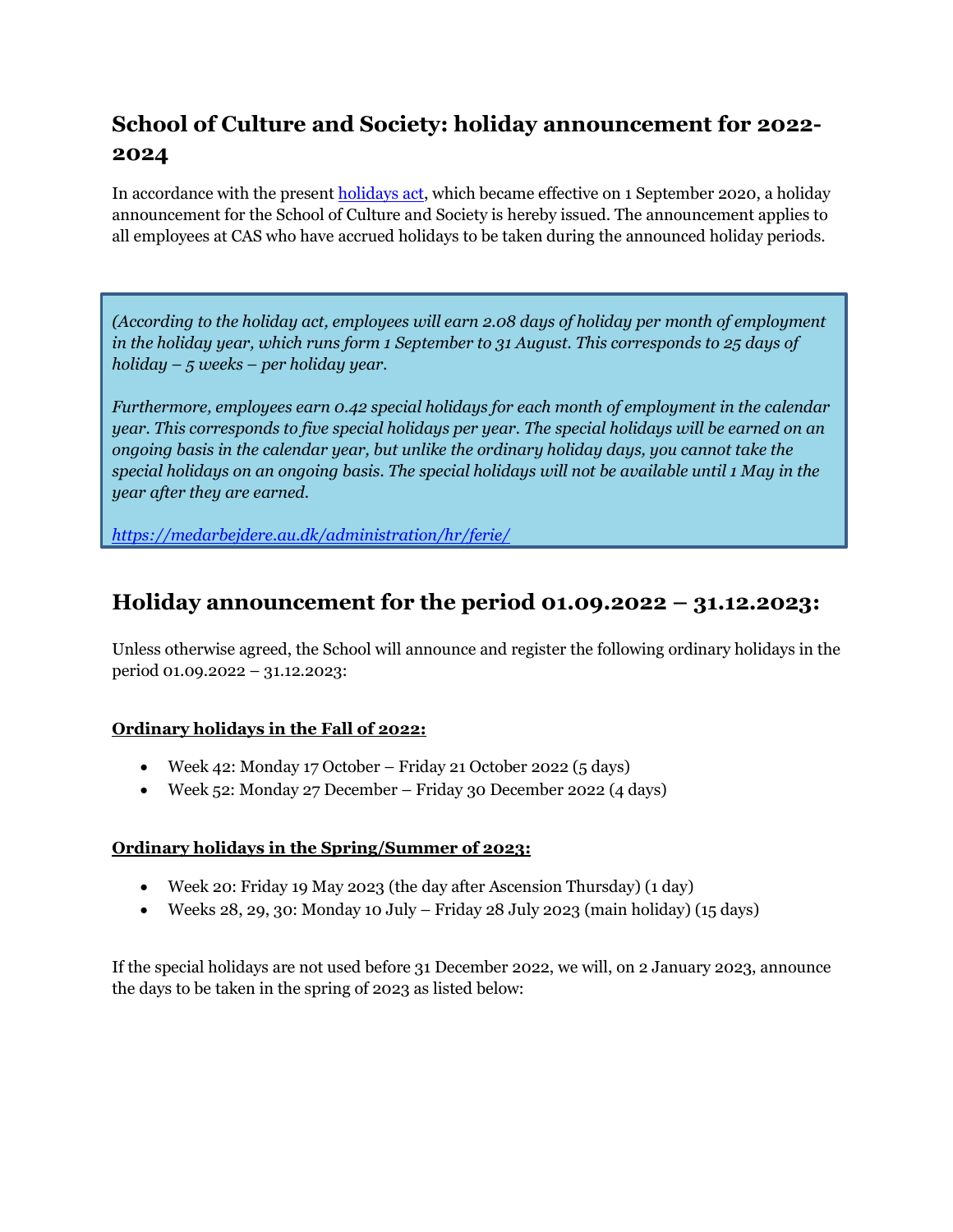### **Special holidays in 2023:**

- Week 7: Thursday 16 February Friday 17 February 2023 (School's Winter holiday) (2 days)
- Week 14: Monday 3 April Wednesday 5 April 2023 (3 days before Easter)

**Note:** For many, it will make more sense to take two special holidays around Christmas rather than in week 7. The holiday act prevents us from announcing this, but you are welcome to ask your local secretary in charge of holiday registration to make this change for you.

## **Notification of changes to the holiday announcement 2022/2023 (01.09.2022 – 31.08.2023)**

CAS employees are welcome to change their holidays from the above announcement. If you wish to do so, you must contact your local secretary in charge of holiday registration before the announced holidays take place and prior to your new holiday wish. If you wish to change the main holiday in July this must be agreed with your immediate manager to ensure the execution of teaching and other duties. Deadline for this is **1 June 2023.** 

# **Warning of Holiday announcement for the period 01.09.2023 – 31.12.2024:**

The School expects to announce and register the following holidays period in the period 01.09.2023 – 31.12.2024:

## **Ordinary holidays in the Fall of 2023:**

- Week 42: Monday 16 October Friday 20 October 2023 (5 days)
- Week 51: Friday 22 December 2023 (1 day)
- Week 52: Wednesday 27 December Friday 29 December 2023 (3 days)

## **Ordinary holidays in the Spring/Summer of 2024:**

- Week 19: Friday 10 May 2024 (the day after Ascension Thursday) (1 day)
- Weeks 28, 29, 30: Monday 8 July Friday 26 July 2024 (main holiday)  $(15 \text{ days})$

If the special holidays are not used before 31 December 2023, we will, on 2 January 2024, announce the days to be taken in the spring of 2024 as listed below: